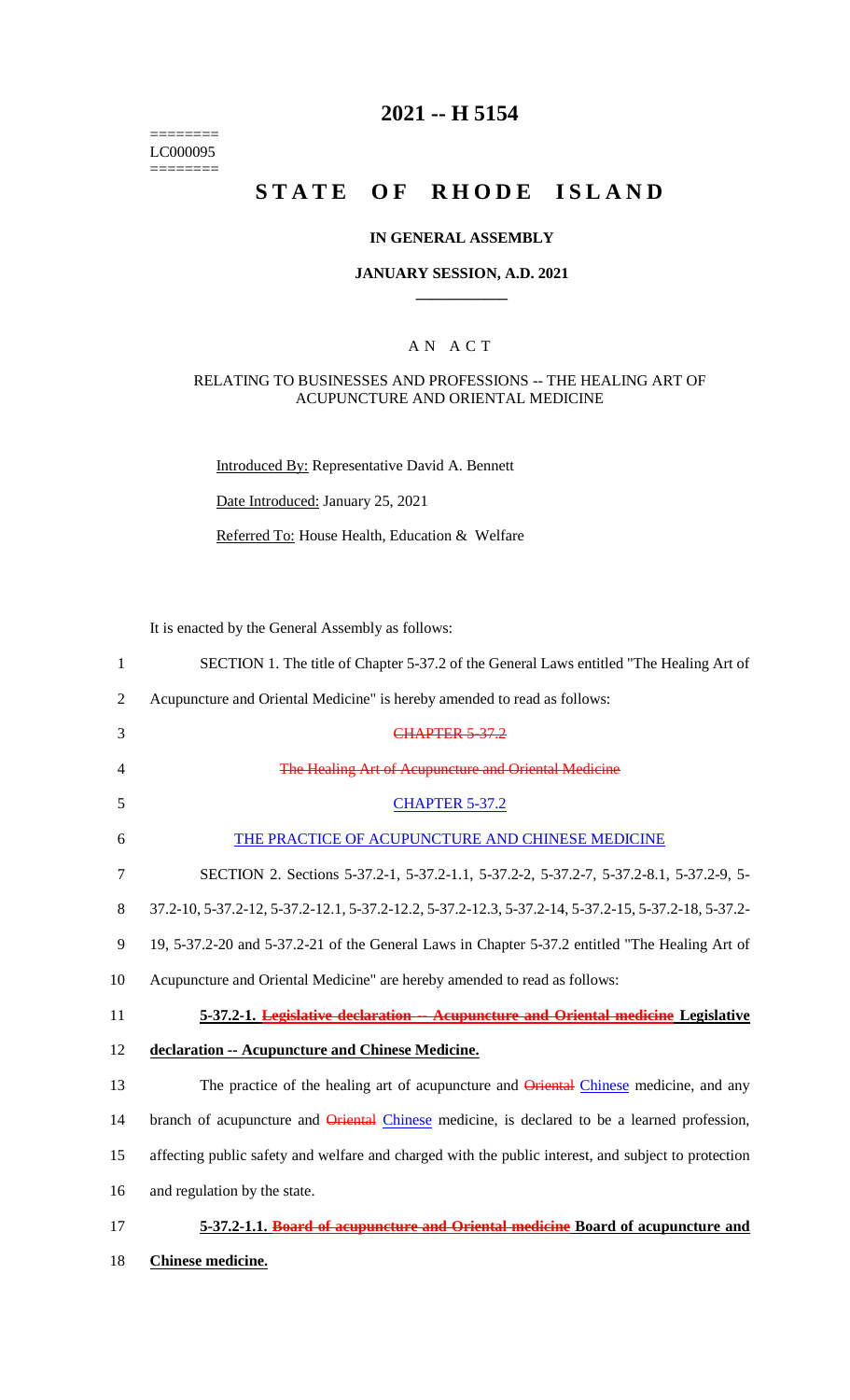1 (a) The director of the department shall appoint a board of acupuncture and Oriental Chinese medicine. The board shall consist of five (5) members, all of whom shall be residents of 3 the state, four (4) of whom shall be doctors of acupuncture and **Oriental Chinese** medicine licensed 4 by the department and engaged in the practice of acupuncture and **Oriental Chinese medicine in the**  state for at least five (5) years prior to their appointment, and there shall be one public member. The members shall be appointed for terms of three (3) years; each member may serve a maximum 7 of two (2) consecutive, full terms. No member of the board of acupuncture and Oriental Chinese medicine shall receive compensation for his or her attendance at meetings of the board.

 (b) The director of health may remove any member from the board for neglect of any duty required by law or for any incompetency, unprofessional, or dishonorable conduct. Vacancies created by voluntary resignation or removal by the director of health shall be filled in the same manner as the original appointment was made for the remainder of the term.

### **5-37.2-2. Definitions.**

 Unless the context otherwise requires, the words, phrases, and derivatives employed in this chapter have the meanings ascribed to them in this section:

16 (1) "Acupuncture" means the insertion of needles into the human body by piercing the skin 17 of the body, for the purpose of controlling and regulating the flow of energy and blood in the body physiology.

 (2) "Acupuncture and Chinese medicine" means a form of health care, with a foundation in classical and modern Chinese medical concepts and theory, that employs Chinese medical 21 diagnostic methods such as pulse, tongue, palpation and observational diagnosis, as well as diagnostic techniques based on newer scientific models. "Acupuncture and Chinese medicine" includes acupuncture and adjunct therapies for the promotion, maintenance, or restoration of health, 24 and the treatment, or prevention, of any ailment. The techniques and adjunct therapies of "Acupuncture and Chinese medicine" may include acupuncture, electro-acupuncture, laser 26 acupuncture, moxibustion (heat therapy), cupping, TDP and infrared lamps, manual therapies such 27 as gua sha, cupping and tui na, corrective exercises such as Qi Gong, Chinese herbal medicine, 28 dietary therapy, breathing exercises, and life-style change consultations.

# (3) "Auricular acudetox", also known as "5 Needle Protocol", "5NP", or "NADA protocol" means a standardized point auricular acupuncture protocol, consisting of five (5) points: Sympathetic, Shen Men, Liver, Kidney, and Lung, and was developed by the National Acupuncture

32 Detox Association (NADA) as an adjunct therapy for the treatment of addiction, substance use

disorder, mental and behavioral health, trauma, and for relief in disaster settings.

(4) "Auricular acupuncture technician (AAT)" means a qualified individual, as defined in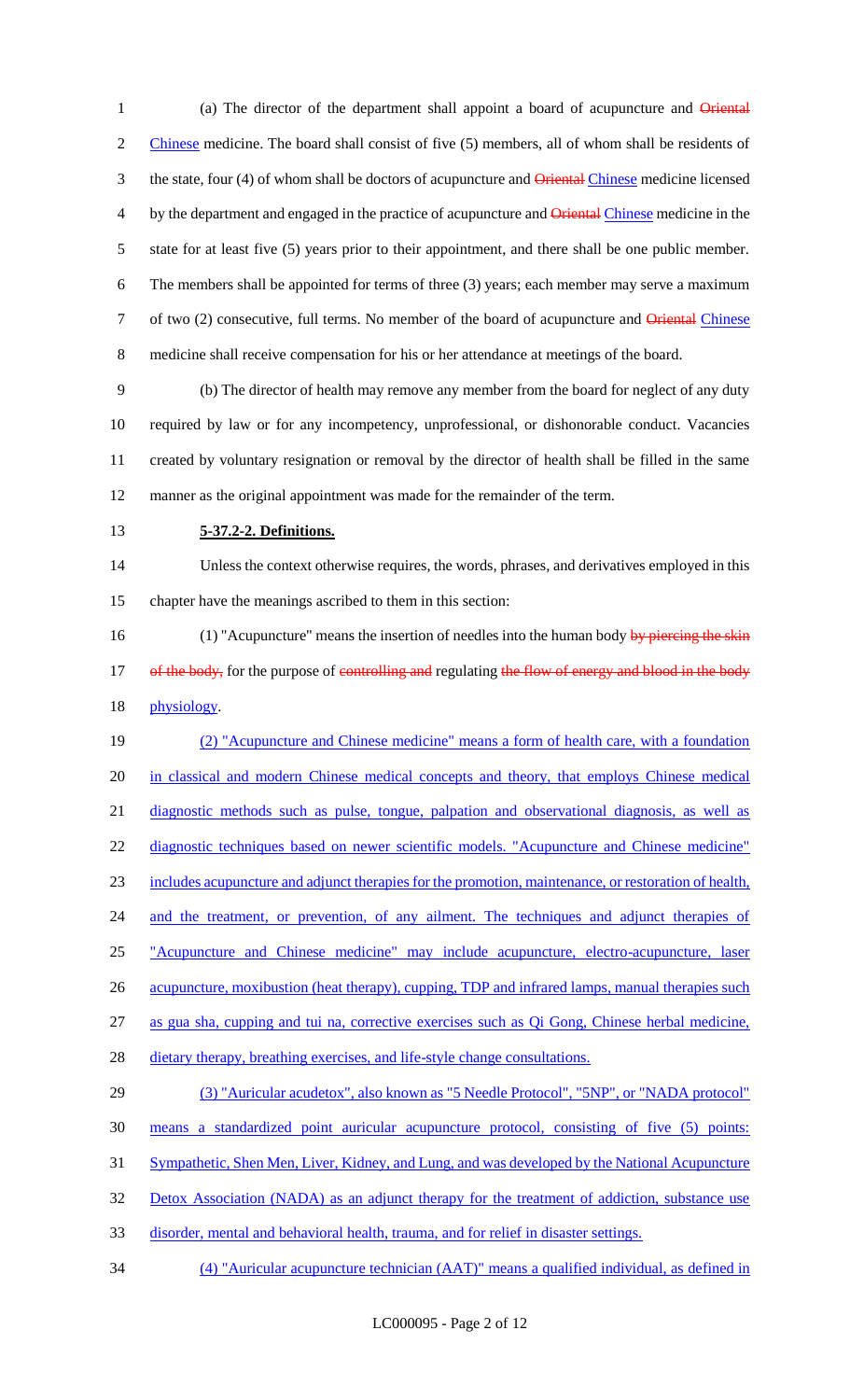1 this section, with auricular acupuncture technician training based on the program developed by

2 NADA, and is delivered by NADA, or its equivalent.

 (5) "Chinese herbal medicine" means traditional combinations of raw, granular preparations of herbs to produce formulas from Chinese herbal literature, the modification of those traditional combinations, or the writing of new formulas to address individual symptom presentations, through addition, deletion, substitution or change in dosages of ingredients and the dispensing of these herbal preparations to patients, including in pill, tablet, capsule or liquid form.  $\left(\frac{2}{0}\right)$  "Department" means the state department of health. (7) "Doctor of acupuncture" means a person licensed under the provisions of this chapter 10 to practice acupuncture and Chinese medicine. 11 (3)(8) "Doctor of Acupuncture and Oriental Chinese Medicine" means a person licensed 12 under the provisions of this chapter to practice the art of healing known as acupuncture and Oriental Chinese medicine, and who has additional training, experience or certification to practice Chinese 14 herbal medicine. (4) "Oriental medicine" means a form of health care, based on classical Chinese medical 16 concepts and modern Oriental medical techniques, that employs Chinese medical diagnosis such 17 as pulse, tongue, palpatory, and observational diagnosis, as well as acupuncture therapies and 18 diagnostic techniques based on newer scientific models for the assessment, treatment, prevention, 19 and cure of any disease with the purpose of full health restoration. The techniques and modalities 20 of Oriental medicine include acupuncture, electro-acupuncture, laser acupuncture, moxibustion (heat therapy), cupping, TDP and infrared lamps, Tuina, Qi Gong, Gwa/sha, thermography, herbal 22 GMP standardized therapy, homeopathy and supplement therapy, Chinese dieting therapy, breathing exercises, and lifestyle change consultations. (9) "General supervision" means, but is not limited to, availability by telephone or other electronic means during business hours. (10) "National Acupuncture Detoxification Association" or "NADA" means a not-for- profit organization that provides a certificate of acudetox training. 28 (11) "Qualified individual" means a licensed nurse, clinical social worker, mental health 29 counselor, certified peer recovery specialist, or certified alcohol or chemical dependency professional, trained and certified in auricular acudetox. A qualified individual is required to be under general supervision of a licensed acupuncturist pursuant to chapter 37.2 of this title. **5-37.2-7. Powers of department.** For the purpose of conducting its responsibilities under this chapter, the department shall:

- 
- 34 (1) Engage persons of established reputation and known ability in acupuncture and or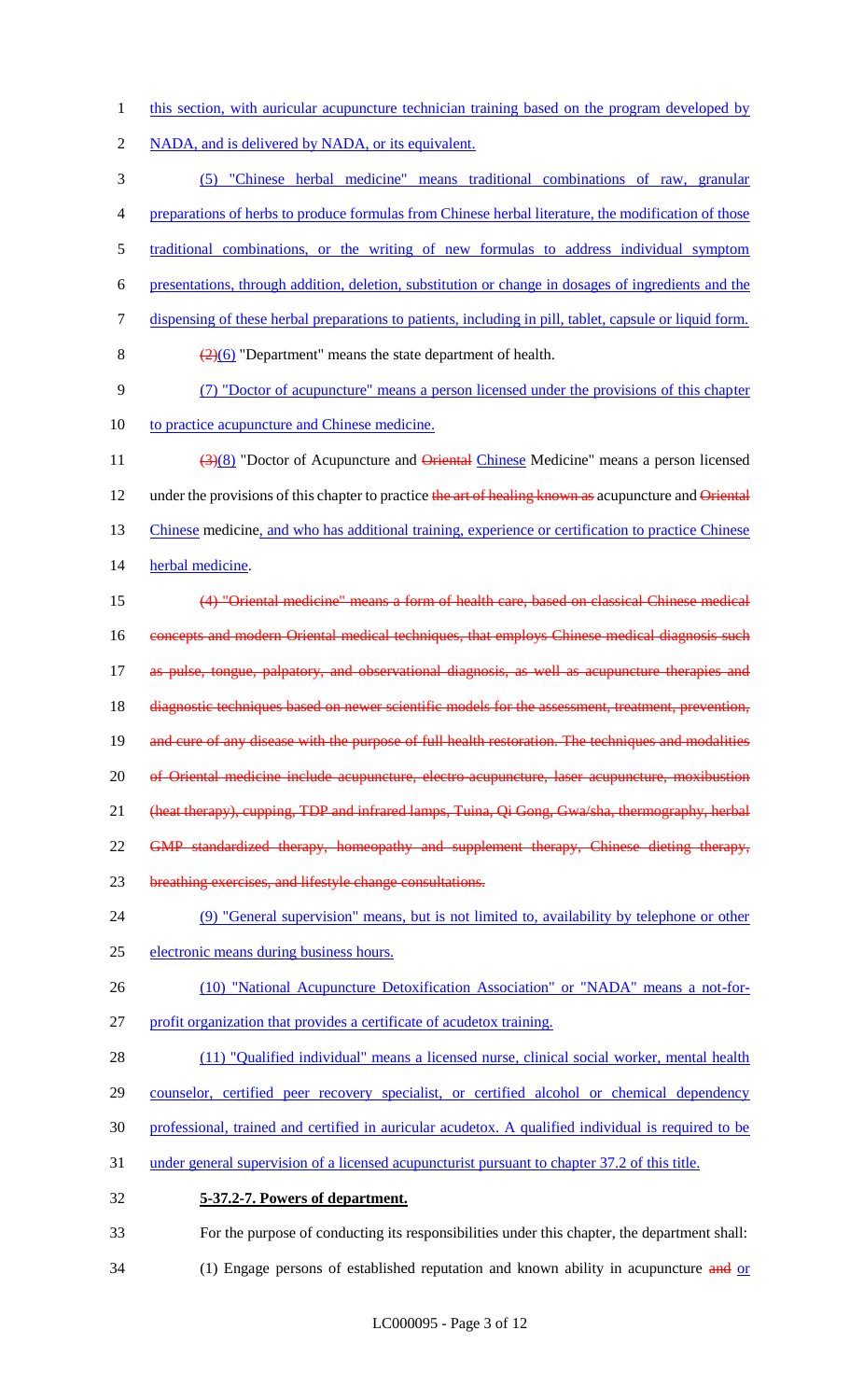1 Oriental Chinese medicine as consultants to the department; the Rhode Island Society of 2 Acupuncture and Oriental Medicine and any other professional association of acupuncture and or 3 Oriental Chinese medicine are designated as appropriate bodies with which the department shall consult for referral of consultants and other assistance to the department;

(2) Maintain an office in the state to carry out the provisions of this chapter;

 (3) Promulgate rules and regulations, or either of them, not inconsistent with the provisions of this chapter. These rules and regulations may include a code of ethics regulating the professional

conduct of licensees; and

- (4) Compel the attendance of witnesses and the production of evidence by subpoena and
- administer oaths.
- 

### **5-37.2-8.1. License required.**

12 (a) Unless licensed as a doctor of acupuncture and Oriental or Chinese medicine under this chapter, or exempt from licensure under the provisions of this chapter, no person shall practice or 14 hold himself or herself out as practicing, or engaging in the practice of, acupuncture and Oriental Chinese medicine, either for compensation or gratuitously.

 (b) This chapter shall not be construed to make unlawful the activities of persons involved in research performed under the auspices of a federal- or state-regulated research institution.

**5-37.2-9. Special licensing.**

 (a) Upon application to the department prior to July 1, 1980, any person who has been an 20 instructor in the art of acupuncture and Oriental or Chinese medicine at a domestic or foreign college or university satisfactory to the department for a period of two (2) years and who has had at least ten (10) years' experience, shall be granted a license by the department as a doctor of 23 acupuncture and Oriental or doctor of acupuncture and Chinese medicine without the necessity of taking an examination.

 (b) An acupuncturist, licensed and in good standing to practice acupuncture in another 26 jurisdiction, may perform acupuncture or acupuncture and Chinese medicine while teaching or

demonstrating or providing acupuncture in connection with teaching or participating in an

educational seminar in Rhode Island.

29 (c) An auricular acupuncture technician, qualified and trained to perform 5NP, may

- perform the procedure within that individual's current scope of practice; provided, that the
- individual obtains a certificate of training from a recognized organization or agency that meets or
- 32 exceeds NADA training.
- (d) Acudetox may be performed by auricular acupuncture technicians working in, or in collaboration with, behavioral health and health care agencies, or other state-approved programs or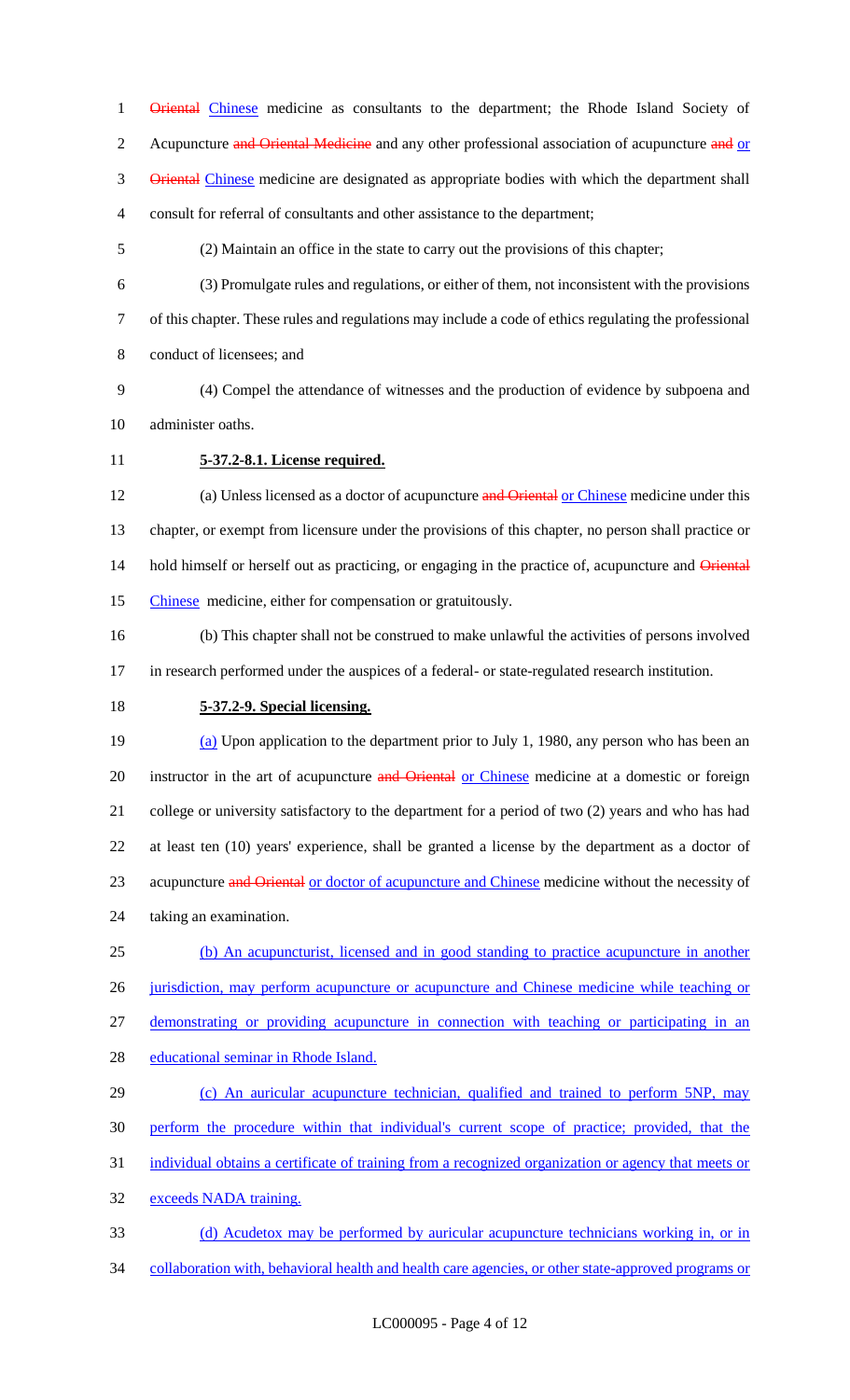1 agencies.

| $\sqrt{2}$     | (e) Any complaints filed against an auricular acupuncture technician relating to the             |
|----------------|--------------------------------------------------------------------------------------------------|
| 3              | performance of any 5NP procedure shall be handled by the licensing board or department in        |
| $\overline{4}$ | conformance with the requirements of that individual's health care license or certification.     |
| 5              | (f) Any individual performing 5NP shall not use the title "acupuncturist" or "doctor of          |
| 6              | acupuncture" or "doctor of acupuncture and Chinese medicine," as defined in § 5-37.2-2, or       |
| $\tau$         | otherwise represent himself or herself as an acupuncture professional and shall not perform      |
| $8\,$          | acupuncture outside of the scope of the auricular acudetox procedure.                            |
| 9              | (g) Nothing in this chapter is intended to limit, interfere with, or prevent a certified         |
| 10             | <u>auricular acupuncture technician from practicing within the scope of their certification.</u> |
| 11             | 5-37.2-10. Application for licenses -- Fees.                                                     |
| 12             | An applicant for examination for a license to practice acupuncture and Oriental Chinese          |
| 13             | medicine or any branch of acupuncture and Oriental Chinese medicine shall:                       |
| 14             | (1) Submit an application to the department on forms provided by the department;                 |
| 15             | (2) Submit satisfactory evidence that he or she is twenty-one (21) years or older and meets      |
| 16             | the appropriate education requirements;                                                          |
| 17             | (3) Pay a fee as set forth in $\S$ 23-1-54; and                                                  |
| 18             | (4) Pay any fees required by the department for an investigation of the applicant or for the     |
| 19             | services of a translator, if required, to enable the applicant to take the examination.          |
| 20             | 5-37.2-12. Issuance of licenses to practice acupuncture.                                         |
| 21             | The department shall issue a license for the practice of acupuncture and <b>Oriental Chinese</b> |
| 22             | medicine where the applicant meets the requirements of $\S$ 5-37.2-12.1 except as exempted.      |
| 23             | 5-37.2-12.1. Examination requirements and issuance of license.                                   |
| 24             | (a) No person shall be licensed as a doctor of acupuncture and Oriental or doctor of             |
| 25             | acupuncture and Chinese medicine unless he or she has passed the examination by the National     |
| 26             | Certification Commission for Acupuncture and Oriental Medicine or successor entity a             |
| 27             | credentialing body approved by the department.                                                   |
| 28             | (b) Before any applicant is eligible for licensure, he or she shall furnish satisfactory proof   |
| 29             | that he or she:                                                                                  |
| 30             | (1) Is a United States citizen or legal alien;                                                   |
| 31             | (2) Has demonstrated proficiency in the English language;                                        |
| 32             | $(3)$ Is at least twenty-one $(21)$ years of age;                                                |
| 33             | (4) Is of good moral character;                                                                  |
| 34             | (5) Has completed an accredited program of at least thirty-six (36) months and not less than     |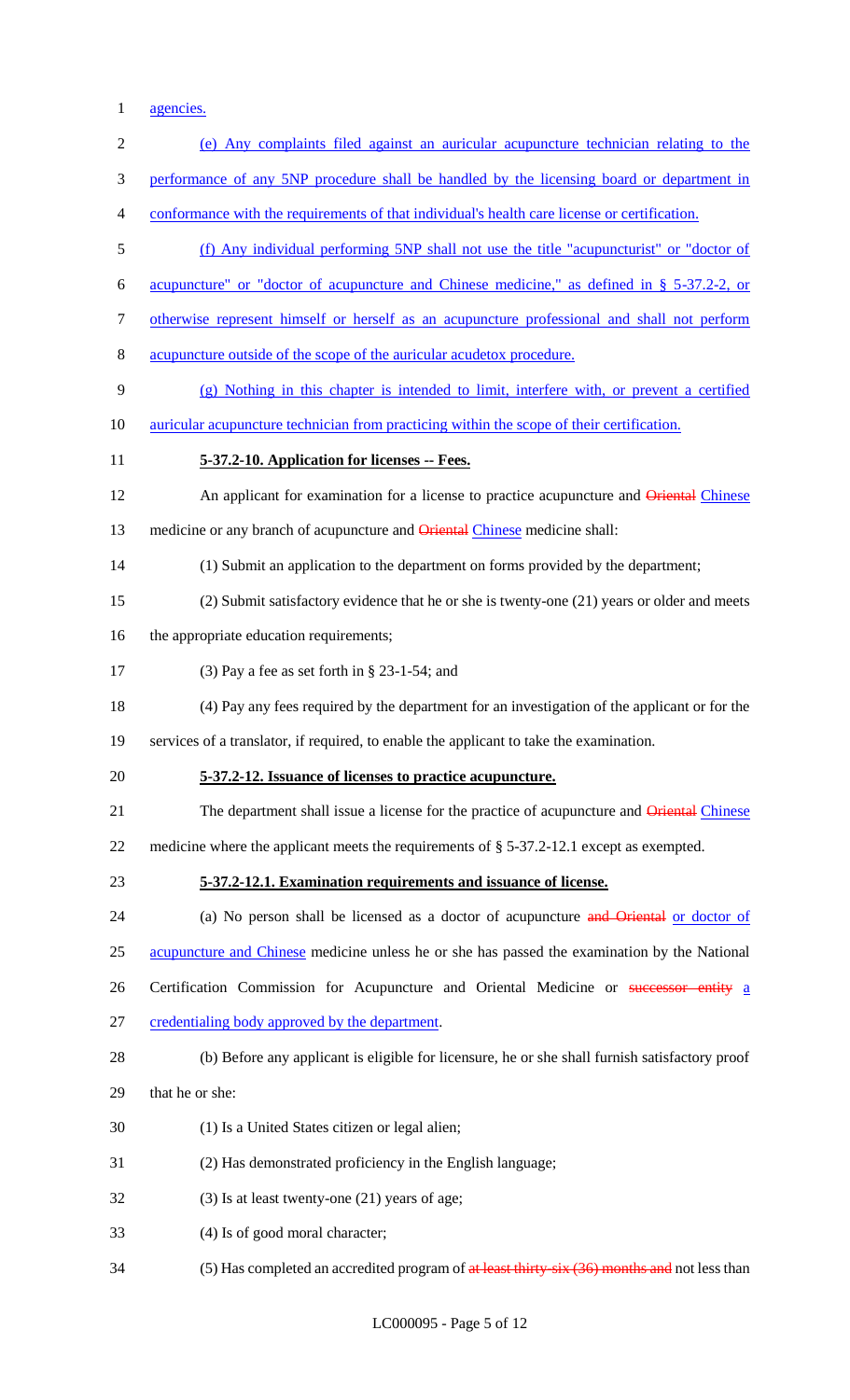1 twenty-five hundred (2,500) one thousand nine hundred five (1,905) hours of training and has 2 received a certificate or diploma from an institute approved by the Accreditation Commission for 3 Schools and Colleges of Acupuncture and Oriental Medicine, or any accrediting body approved by 4 the department, according to the provisions of this chapter; provided, that this subdivision does not 5 apply to anyone licensed to practice under chapter 37 of this title who is qualified to take and pass 6 the test by the National Commission for the Certification of Acupuncture and Oriental Medicine 7 National Certification Commission for Acupuncture and Oriental Medicine, or any credentialing 8 body meeting the standards for professional certification programs approved by the department; 9 (6) Has completed a clinical internship training that is designated as appropriate by the 10 **National Commission for the Certification of Acupuncture and Oriental Medicine Accreditation** 11 Commission for the Schools and Colleges of Acupuncture and Oriental Medicine (ACAOM) or 12 any credentialing body meeting the standards for professional certification programs approved by 13 the department; and 14 (7) Has three  $(3)$  two  $(2)$  letters of reference from reputable individuals other than relatives 15 and at least two  $(2)$ , one of which are is from a licensed or registered doctors doctor of acupuncture 16 and Oriental medicine or doctor of acupuncture and Chinese medicine. 17 (c) Additional certification for the practice of Chinese herbal medicine. 18 (1) A licensed acupuncturist is required to demonstrate that he or she is qualified by 19 training, experience or certification to practice Chinese herbal medicine. The department shall 20 adopt rules specifying the training required for licensed acupuncturists to obtain the certification to 21 practice Chinese herbal medicine. 22 (2) Licensees who obtained licensure prior to January 1, 2022, and employ herbal therapy, 23 including herbal formulations, and who submitted evidence of herbal training that the department 24 has determined was substantially equivalent or exceeded the ACAOM curricular requirements 25 regarding Chinese herbal medicine may continue to employ herbal therapy and may be granted a 26 doctor of acupuncture and Chinese medicine license by the department. 27 (3) A licensee who is licensed on or after January 1, 2022 and who completed an ACAOM 28 accredited or candidate status Oriental medicine program, or Traditional Chinese medicine 29 program, or who completed an herbal medicine program that the department determined was 30 substantially equivalent or exceeded the ACAOM curriculum requirements regarding herbal 31 medicine, or who has passed the Chinese herbal medicine examination by the National Certification 32 Commission for Acupuncture and Oriental Medicine or a credentialing body approved the 33 department, may continue to employ Chinese herbal medicine therapy, during the course of 34 treatment if the licensee has obtained department approval to employ herbal therapy, and shall be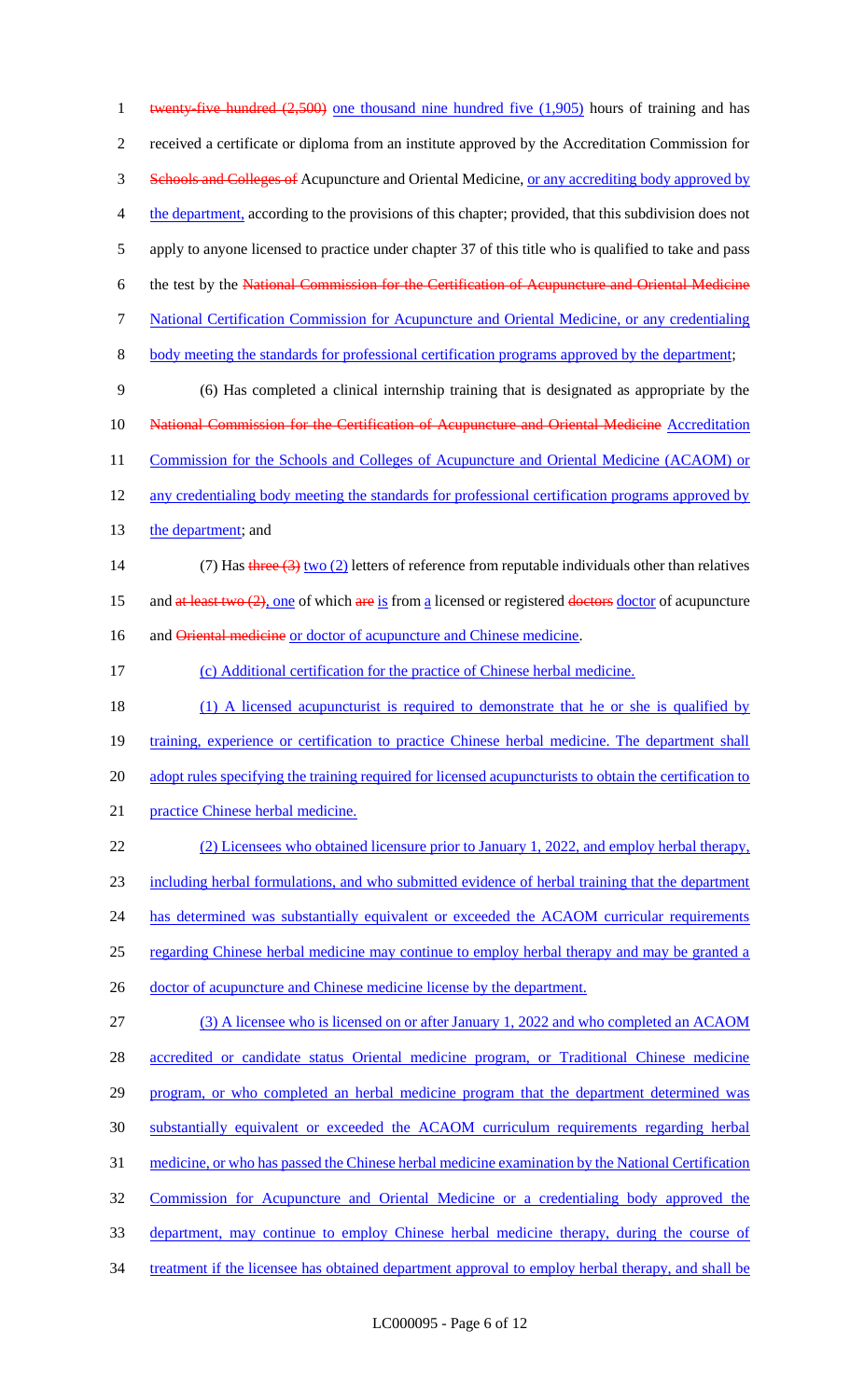- 1 granted a doctor of acupuncture and Chinese medicine license.
- 2 (d) All licensees pursuant to this chapter shall adhere to procedures that employ the use of disposable, single-use, sterile needles, with proper handling and disposal, and that follow the
- provisions of universal precautions.
- 

### **5-37.2-12.2. Reciprocal licensing requirements.**

- The health department may, at its discretion, issue a license without examination to a doctor 7 of acupuncture or doctor of acupuncture and **Oriental Chinese** medicine who has been licensed, 8 certified, or formally legally recognized as an acupuncturist in any state or territory if  $\frac{dH}{dt}$  three  $(3)$ of the following conditions are met to its satisfaction:
- (1) The applicant meets the requirements of practice in the state or territory in which the
- 11 applicant is licensed, certified, or registered as an acupuncturist; and
- (2) The requirements for practice in the state or territory in which the applicant is licensed,
- 13 certified, or registered as an acupuncturist are at least as stringent as those of this state.<sup>;</sup> and
- 14 (3) The state or territory in which the applicant is licensed, certified, or legally recognized
- 15 as an acupuncturist permits a practitioner licensed in this state to practice acupuncture and Oriental
- 16 medicine in that jurisdiction.
- **5-37.2-12.3. Continuing education for acupuncture and Oriental medicine Continuing education for acupuncture and Chinese medicine.**
- The health department shall establish, by regulation, mandatory continuing education 20 requirements for a doctor of acupuncture and Oriental a doctor of acupuncture and Chinese medicine licensed in this state, including, but not limited to, the following:
- (1) Each person licensed under this chapter, whether or not residing within this state, shall complete forty (40) hours of continuing education within each biennial renewal period, except during the initial annual renewal period.
- (2) Continuing education hours will be accepted by the department for course work that 26 has been presented, accepted, or approved by a nationally recognized acupuncture and Oriental Chinese medicine organization or its local chapter, or any accredited school of acupuncture and 28 Oriental Chinese medicine.
- (3) At the time of license renewal, each licensee is required to attest to the fact of having complied with the requirements in this section. Course descriptions, proof of attendance, or other documentation of completion will be retained by the licensee for a minimum of three (3) years and is subject to random audit by the department. Failure to produce satisfactory documentation of completion upon request by the department constitutes grounds for disciplinary action under the provisions of this chapter.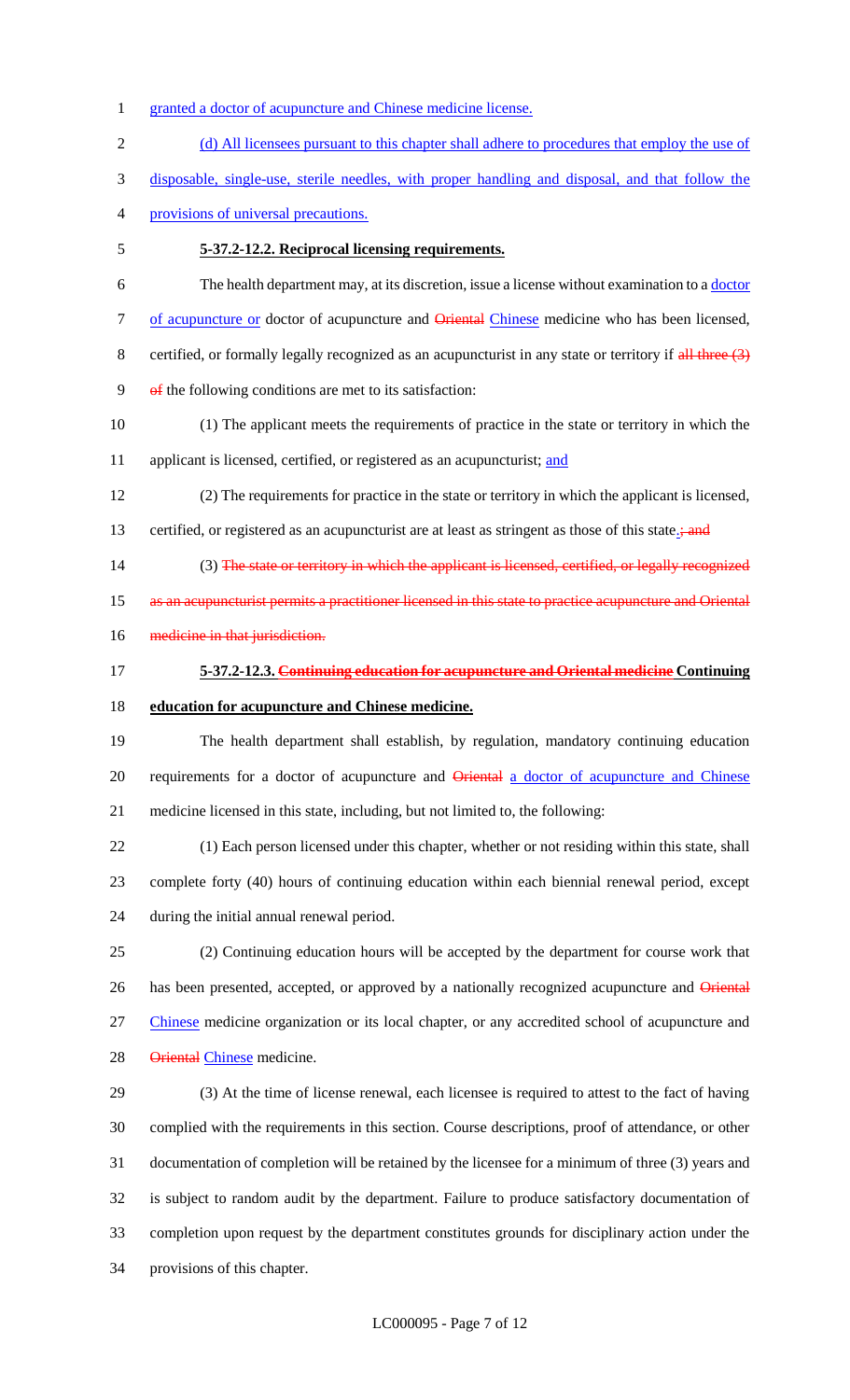(4) Each person not obtaining the required number of hours of continuing education may have his or her license renewed for just cause, as determined by the department, so long as the department requires that the deficient hours of continuing education, and all unpaid fees, are made up during the following renewal period in addition to the current continuing education requirements 5 for the renewal period. If any doctor of acupuncture and Oriental or doctor of acupuncture and Chinese medicine fails to make up the deficient hours and complete the subsequent renewal period, or fails to make up unpaid fees, then his or her license shall not be renewed until all fees are paid and all the required hours are completed and documented to the department.

# **5-37.2-14. Recordation and display of licenses -- Annual registration fee -- Penalties for failure to pay fee.**

 (a) Every person holding a license authorizing him or her to practice acupuncture and 12 Oriental Chinese medicine in this state shall record his or her license with the city or town hall in the city or town where his or her office and residence are located. Every licensee upon a change of residence or office shall have his or her certificate recorded in the same manner in the municipality to which he or she has changed.

 (b) Every license shall be displayed in the office, place of business, or place of employment of the license holder.

 (c) Every person holding a license shall pay to the department, on or before February 1 of each year, the annual registration fee required pursuant to department rules and regulation. If the holder of a license fails to pay the registration fee, his or her license shall be suspended. The license may be reinstated by payment of the required fee within ninety (90) days after February 1.

- (d) A license that is suspended for more than three (3) months under the provisions of subsection (c) may be canceled by the board after thirty (30) days' notice to the holder of the license.
- (e) [Deleted by P.L. 2007, ch. 73, art. 39, § 11.]

### **5-37.2-15. Suspension, revocation, or refusal of license -- Grounds.**

 The department may either refuse to issue or may suspend or revoke any license for any one or any combination of the following causes:

 (1) Conviction of a felony, conviction of any offense involving moral turpitude, or conviction of a violation of any state or federal law regulating the possession, distribution, or use of any controlled substance as defined in § 21-28-1.02, as shown by a certified copy of record of the court;

- (2) The obtaining of, or any attempt to obtain, a license, or to practice in the profession for money or any other thing of value, by fraudulent misrepresentations;
- (3) Gross malpractice;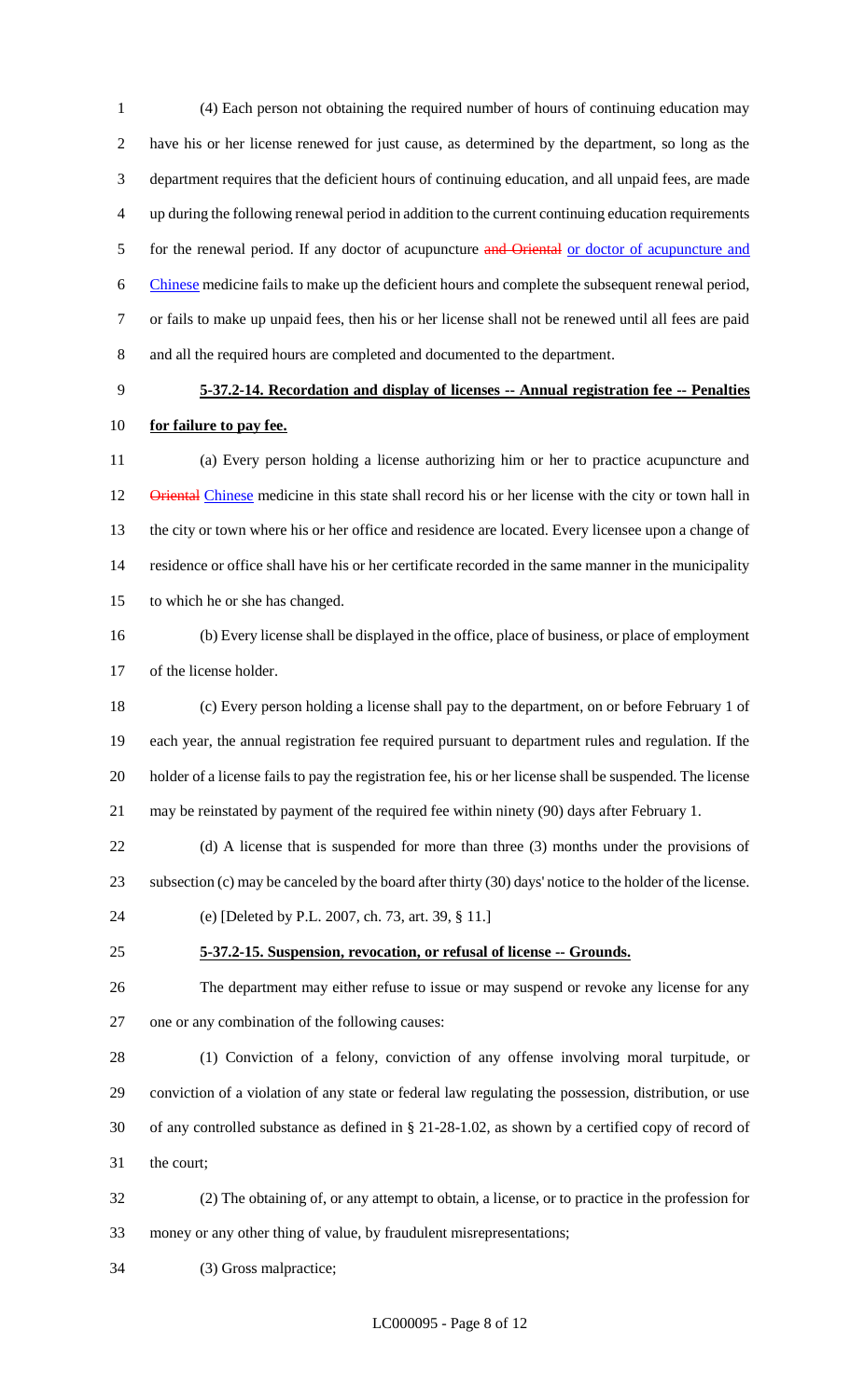| $\mathbf{1}$   | (4) Advertising by means of knowingly false or deceptive statement;                                   |
|----------------|-------------------------------------------------------------------------------------------------------|
| $\overline{c}$ | (5) Advertising, practicing, or attempting to practice under a name other than one's own;             |
| 3              | (6) Habitual drunkenness or habitual addiction to the use of a controlled substance as                |
| $\overline{4}$ | defined in § 21-28-1.02;                                                                              |
| 5              | (7) Using any false, fraudulent, or forged statement or document, or engaging in any                  |
| 6              | fraudulent, deceitful, dishonest, immoral practice in connection with the licensing requirement of    |
| $\tau$         | this chapter;                                                                                         |
| $8\,$          | (8) Sustaining a physical or mental disability that renders further practice dangerous;               |
| 9              | (9) Engaging in any dishonorable, unethical, or unprofessional conduct that may deceive,              |
| 10             | defraud, or harm the public, or that is unbecoming a person licensed to practice under this chapter;  |
| 11             | (10) Using any false or fraudulent statement in connection with the practice of acupuncture           |
| 12             | or any branch of acupuncture;                                                                         |
| 13             | (11) Violating, or attempting to violate, or assisting or abetting the violation of, or               |
| 14             | conspiring to violate, any provision of this chapter;                                                 |
| 15             | (12) Being adjudicated incompetent or insane;                                                         |
| 16             | (13) Advertising in an unethical or unprofessional manner;                                            |
| 17             | (14) Obtaining a fee or financial benefit for any person by the use of fraudulent diagnosis,          |
| 18             | therapy, or treatment;                                                                                |
| 19             | (15) Willfully disclosing a privileged communication;                                                 |
| 20             | (16) Failure of a licensee to designate his or her school of practice in the professional use         |
| 21             | of his or her name by the term "doctor of acupuncture and Oriental Chinese medicine";                 |
| 22             | (17) Willful violation of the law relating to the health, safety, or welfare of the public, or        |
| 23             | of the rules and regulations promulgated by the state board of health;                                |
| 24             | (18) Administering, dispensing, or prescribing any controlled substance as defined in § 21-           |
| 25             | 28-1.02, except for the prevention, alleviation, or cure of disease or for relief from suffering; and |
| 26             | (19) Performing, assisting, or advising in the injection of any liquid silicone substance into        |
| 27             | the human body.                                                                                       |
| 28             | 5-37.2-18. Reporting vital statistics.                                                                |
| 29             | Doctors of acupuncture and Oriental Chinese medicine shall observe and be subject to all              |
| 30             | state and municipal regulations relative to reporting all births and deaths in all matters pertaining |
| 31             | to the public health.                                                                                 |
| 32             | 5-37.2-19. Seminars not in accordance with department regulations prohibited --                       |
| 33             | Penalty.                                                                                              |

(a) No seminar concerning acupuncture and Oriental Chinese medicine may be conducted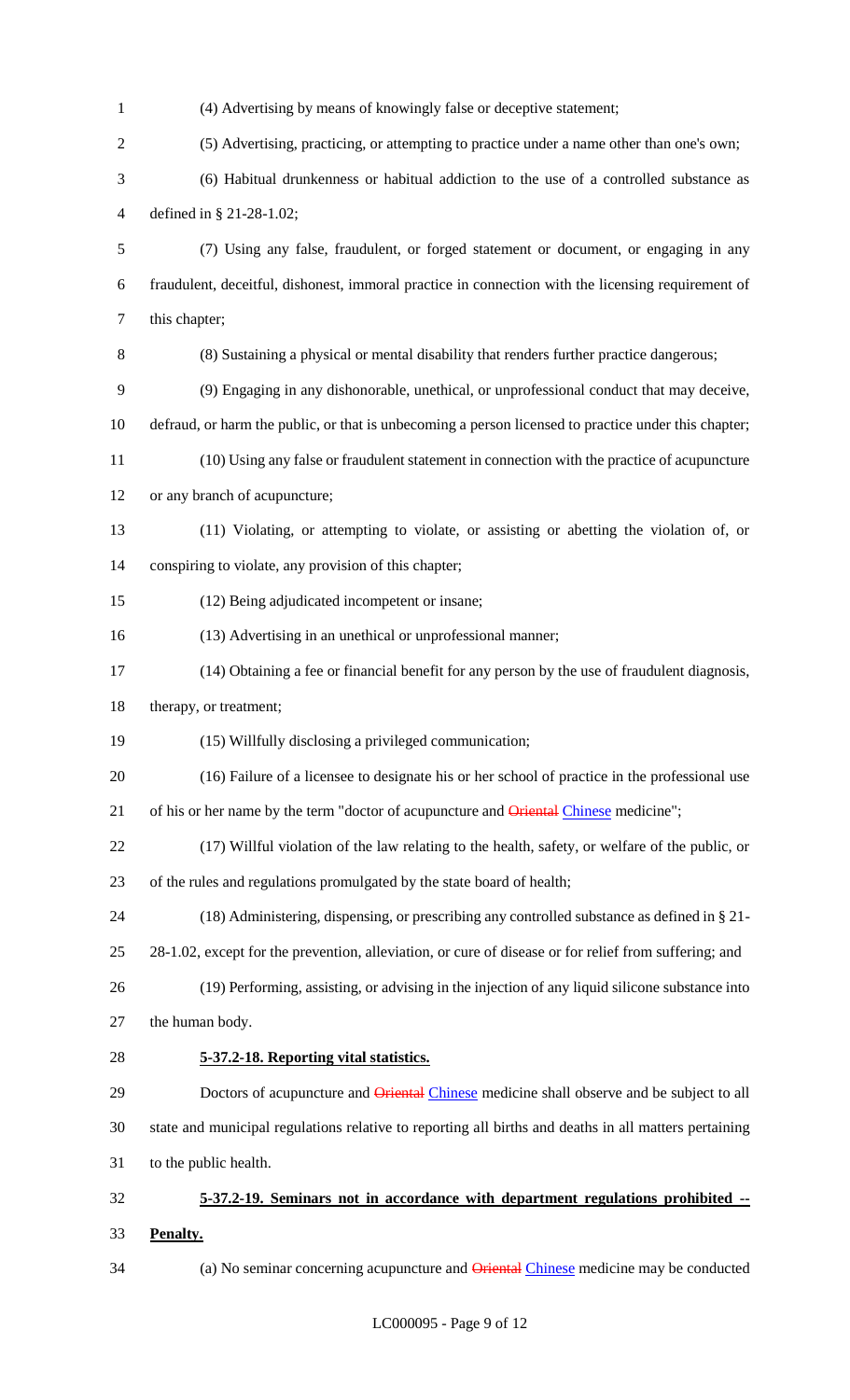- in this state except in accordance with regulations prescribed by the department for bona fide
- educational seminars.
- 
- (b) Any person who violates subsection (a) of this section is guilty of a misdemeanor.
- 

## **5-37.2-20. Practice without a license a misdemeanor.**

5 A person who represents himself or herself as a practitioner of acupuncture and Oriental 6 Chinese medicine, or any branch of acupuncture and Oriental Chinese medicine, and who engages 7 in the practice of acupuncture and **Oriental Chinese** medicine, or any branch of acupuncture and 8 Oriental Chinese medicine, in this state without holding a valid license issued by the department is guilty of a misdemeanor.

**5-37.2-21. Injunctive relief.**

 (a) The department may maintain in any court of competent jurisdiction a suit for an 12 injunction against any person or persons practicing acupuncture and Oriental Chinese medicine, or 13 any branch of acupuncture and Oriental Chinese medicine, without a license.

- (b) This injunction:
- (1) May be issued without proof of actual damage sustained by any person, this provision being understood to be a preventive as well as a punitive measure.
- (2) Shall not relieve the person from criminal prosecution for practicing without a license.

SECTION 3. Chapter 5-37.2 of the General Laws entitled "The Healing Art of

Acupuncture and Oriental Medicine" is hereby amended by adding thereto the following section:

### **5-37.2-24. Meaning of terms in existing laws.**

- 21 When in any law, resolution, document, record, instrument, proceeding, or other place the
- 22 words "Oriental medicine" as applied in this chapter appear, they shall be construed to mean
- "Chinese medicine".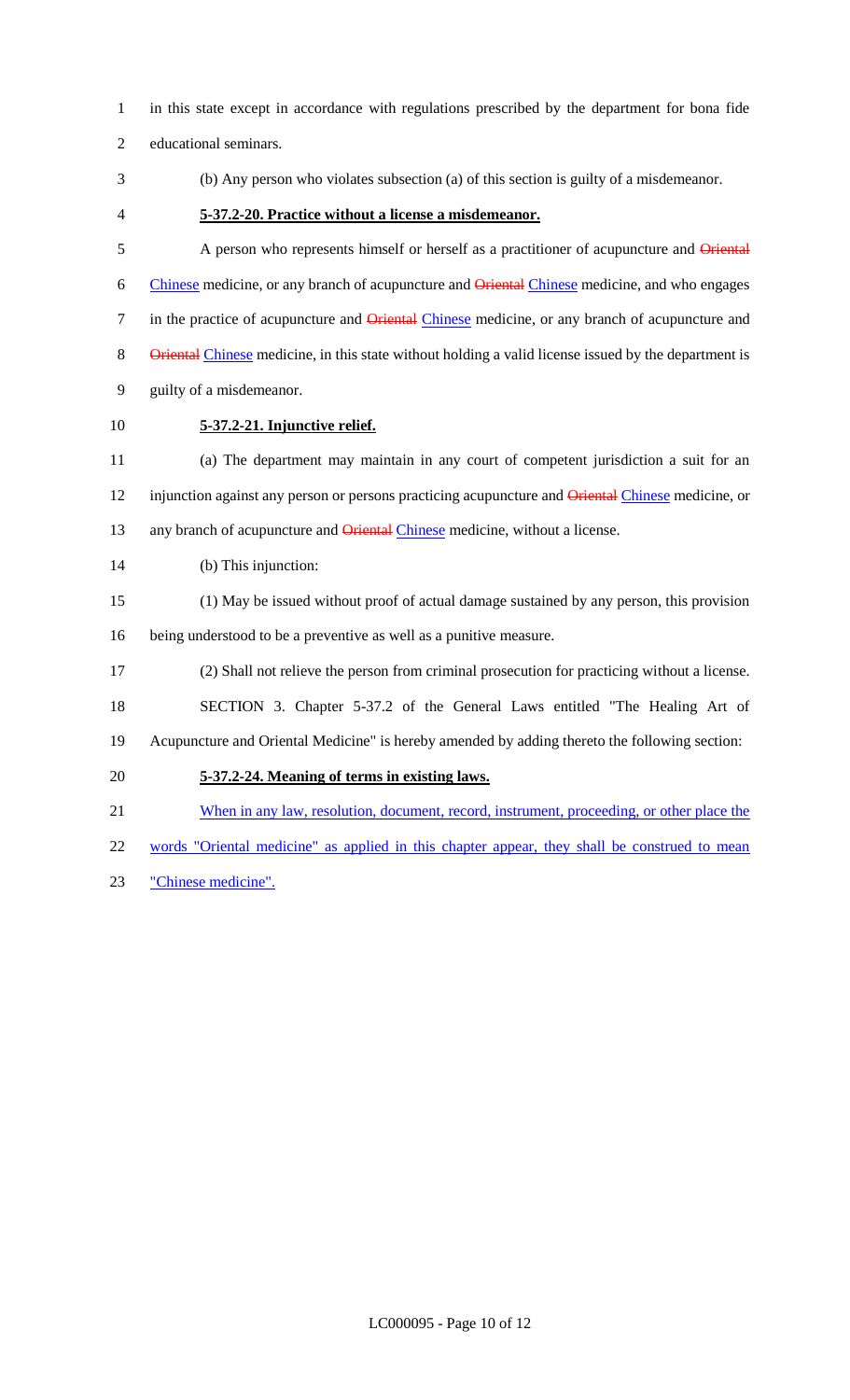1 SECTION 4. This act shall take effect upon passage.

#### $=$ LC000095  $=$